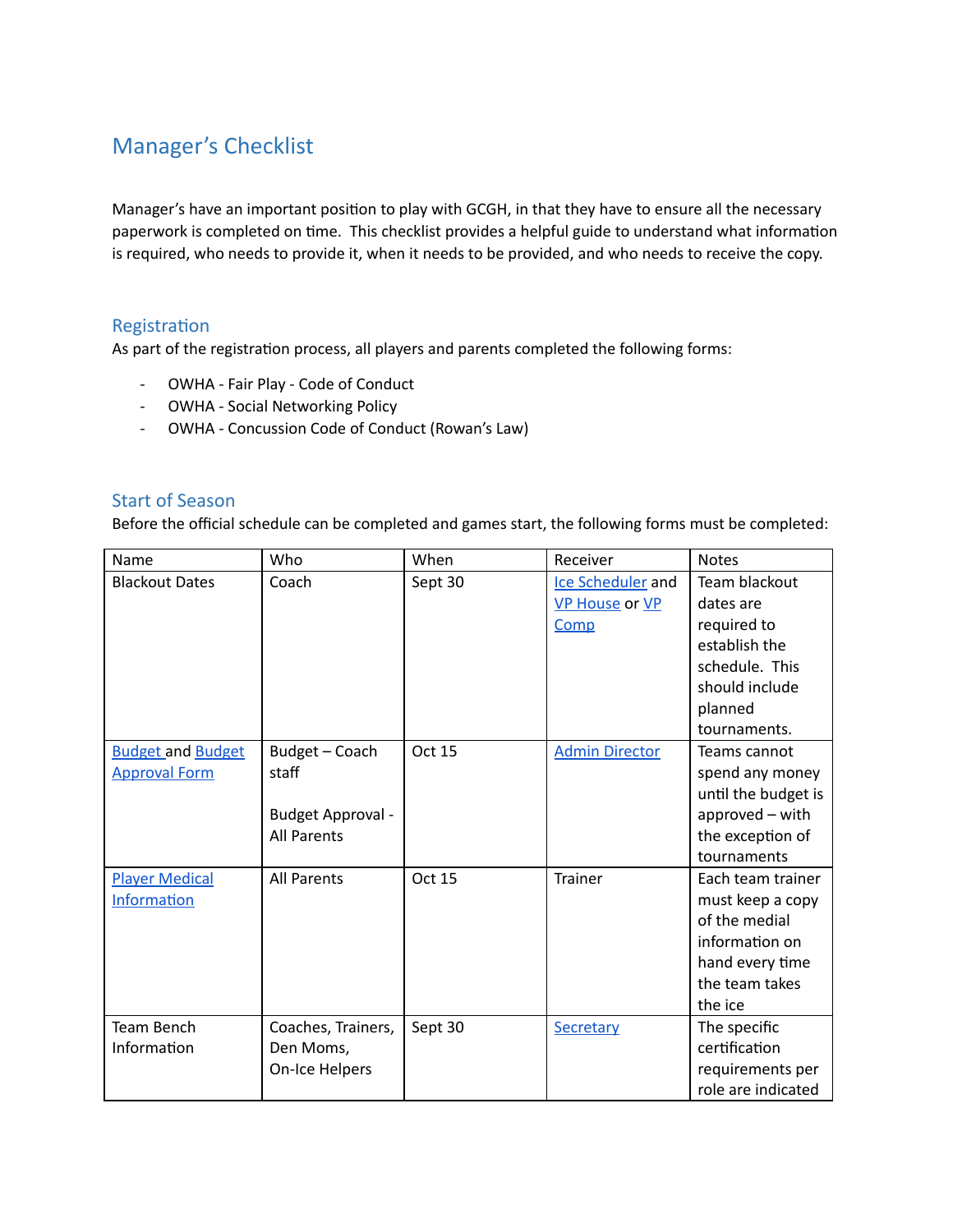|                            |                  |              |                      | in the information       |
|----------------------------|------------------|--------------|----------------------|--------------------------|
|                            |                  |              |                      | sheet. Team              |
|                            |                  |              |                      | benches may be           |
|                            |                  |              |                      | modified later in        |
|                            |                  |              |                      | the season.              |
| <b>Police Record Check</b> | Anyone who has   | Sept 30      | <b>Risk Director</b> | Police record            |
|                            | sustained and    |              |                      | checks (PRC) can         |
|                            | direct contact   |              |                      | take months to           |
|                            | with the players |              |                      | process. At the          |
|                            |                  |              |                      | least, the               |
|                            |                  |              |                      | confirmation that        |
|                            |                  |              |                      | PRC has been             |
|                            |                  |              |                      | submitted along          |
|                            |                  |              |                      | with the task #.         |
|                            |                  |              |                      | PRC is valid for         |
|                            |                  |              |                      | 3yrs.                    |
| Criminal                   | Team Bench       | Sept 30      | <b>Risk Director</b> | For members              |
| <b>Declaration Form</b>    |                  |              |                      | with a valid (3yr)       |
|                            |                  |              |                      | PRC, they must           |
|                            |                  |              |                      | complete a               |
|                            |                  |              |                      | Criminal                 |
|                            |                  |              |                      | Declaration Form.        |
| Player Waiver Form         | All Parents &    | 3 days after | Secretary            | Once the Team            |
|                            | Team Bench       | submission   |                      | Bench Form has           |
|                            |                  |              |                      | been submitted           |
|                            |                  |              |                      | and processed,           |
|                            |                  |              |                      | <b>GCGH will provide</b> |
|                            |                  |              |                      | a Player Waiver          |
|                            |                  |              |                      | Form that must           |
|                            |                  |              |                      | be signed within         |
|                            |                  |              |                      | 3 days by                |
|                            |                  |              |                      | players/parents.         |

# During Season

Following every game, the manager must ensure that the game-related information is entered into IVRNet to keep track at the district level.

### End of Season

| Name                                   | Who         | When   | Receiver  | <b>Notes</b>                                           |
|----------------------------------------|-------------|--------|-----------|--------------------------------------------------------|
| Final Budget &<br><b>Approval Form</b> | All Parents | Mar 30 | Secretary | Teams cannot<br>close their books<br>until all parents |